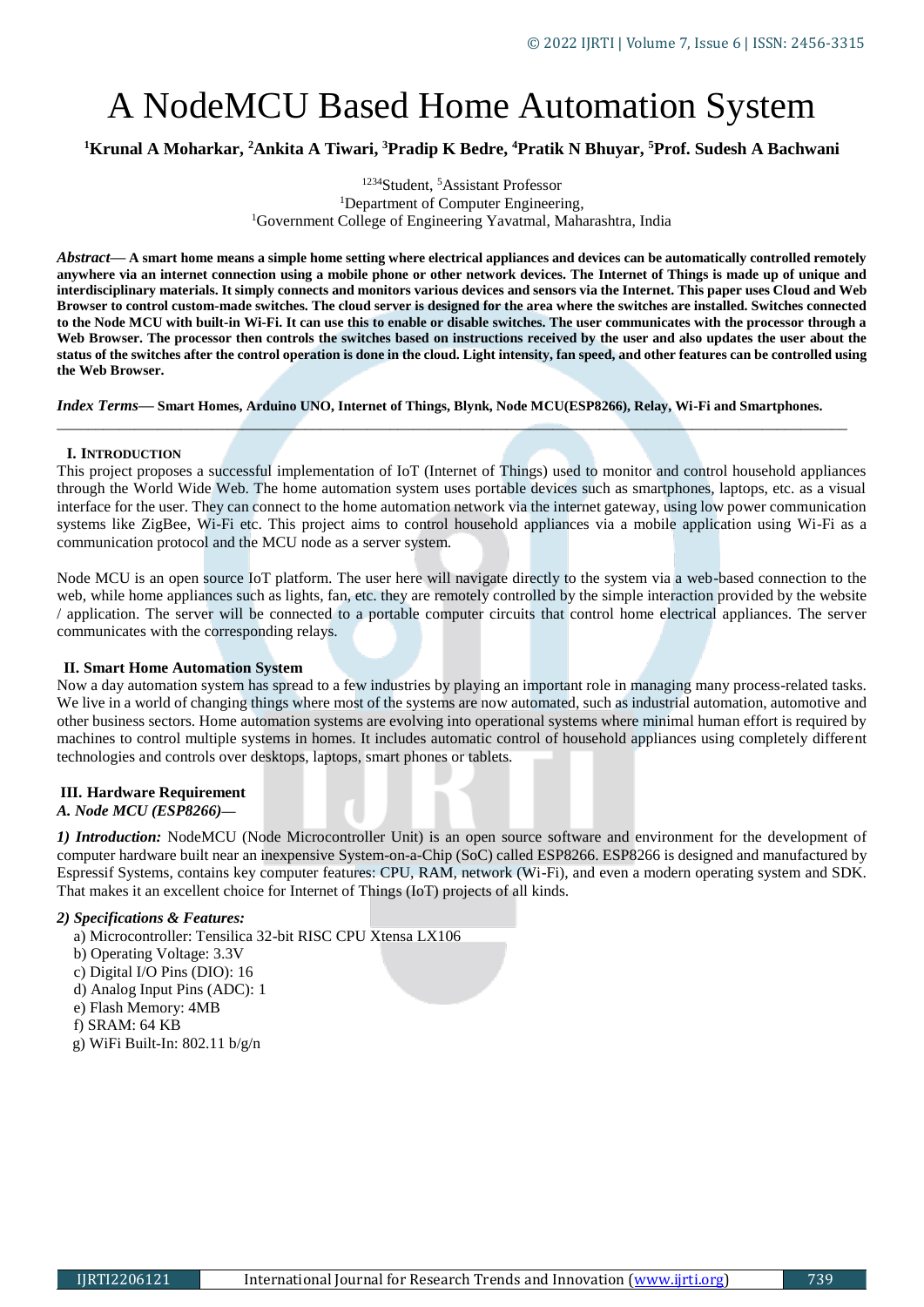

Figure 1: NodeMCU esp82866

# *B. Arduino UNO—*

*1) Introduction:* Arduino Uno is known as an open-source development board as it allows you to use this board to interact withrealworld things by uploading programs on this board. It is a microcontroller board developed by Arduino.cc and is based onAtmega328 Microcontroller. Arduino UNO is a very valuable addition in electronics that consists of a USB interface, 14 digital I/Opins(of which 6 Pins are used for PWM), 6 analog pins and an Atmega328 microcontroller. It also supports 3 communicationprotocols named Serial, I2C and SPI protocol.

## *2) Specifications & Features:*

- *a)* Microcontroller: ATmega328
- *b)* Operating Voltage: 5V
- *c)* Input Voltage (recommended): 7-12V
- *d)* Input Voltage (limits): 6-20V
- *e)* Digital I/O Pins: 14 (of which 6 provide PWM output)
- *f)* Analog Input Pins: 6
- *i)* Flash Memory: 32 KB of which 0.5 KB used by boot loader
- *j)* SRAM: 2 KB (ATmega328)



Figure 2: Arduino UNO

# *C. Relay—*

*1) Introduction:* Relay is a simple electromechanical switch. While using standard switches to turn on or off the circuit manually, the Relay is also a switch that connects or cuts two circuits. But instead of manual operation, the relay uses an electrical signal to control an electric magnet, which connects or disconnects another circuit.

### *2) Specifications & Features:*

- a) Supply voltage 3.75V to 6V
- b) Trigger current 5mA
- c) Current when relay is active ~70mA (single), ~140mA (both)
- d) Relay maximum contact voltage 250VAC, 30VDC
- e) Relay maximum current 10A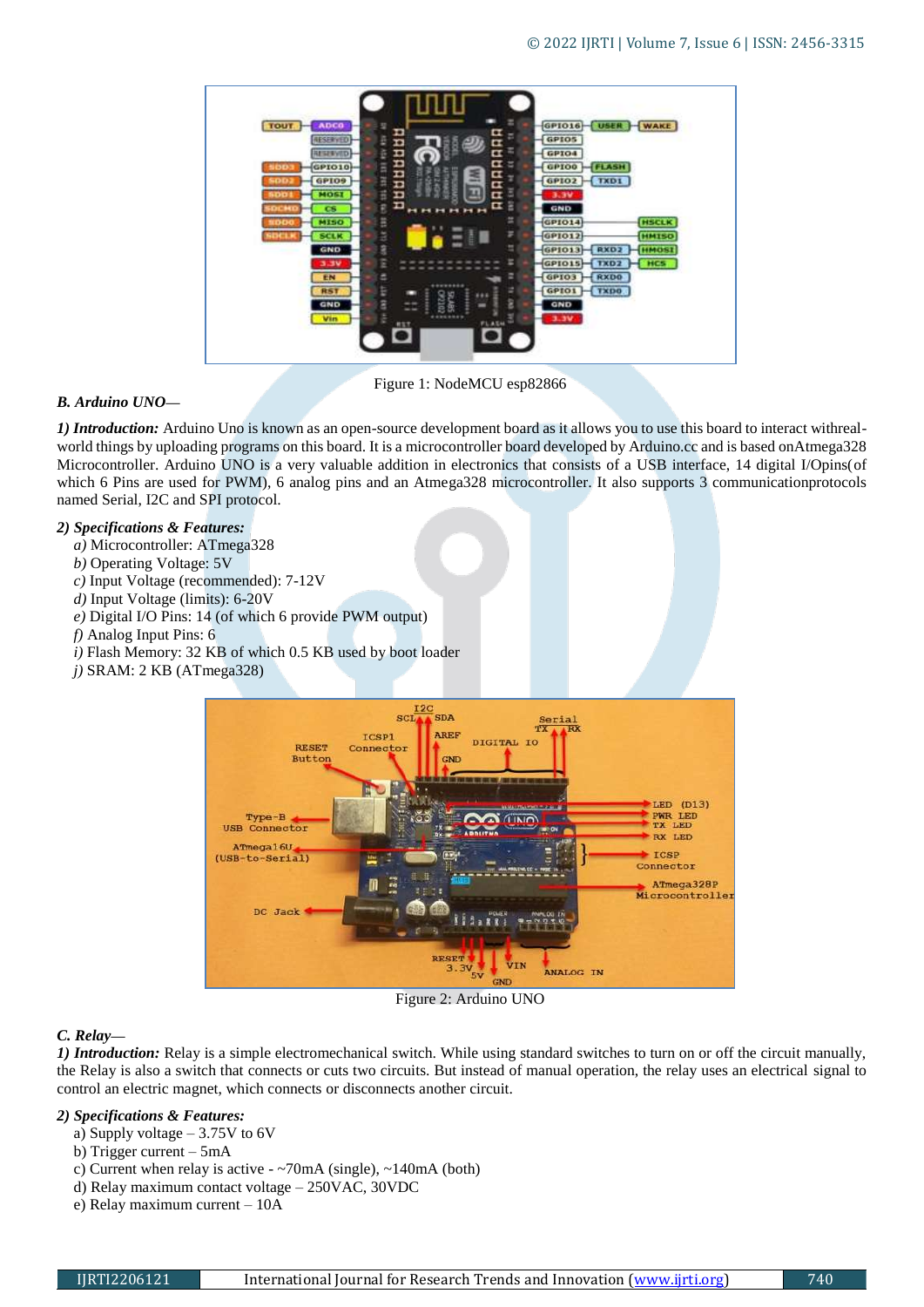

### Figure 3: Dual-Channel Relay Module

# **IV. Software Requirement**

### *A. Blynk Application:*

The Blynk App provides a platform for the user to design your own application linked to the Blynk server which provides a way to transfer and host between an advanced project (kit) and User Representation for every project using the Blynk mobile app. This Blynk app can be downloaded by the user. The user must register in that app to view the status of all household appliances and to manage all household appliances with this app. This is similar to a visual connector that allows the user to see the status of devices and control them. All Blynk operations are performed in 3 sections.

The Blynk app is responsible for creating user interaction by providing a dashboard where the user works. Apparently, hardware is connected to this app and this connection between these is enabled by the Blynk server. Such hardware can communicate with a server using a command given to Blynk libraries.

|           | $Q$ AUTH; |                                           |    |          |            |
|-----------|-----------|-------------------------------------------|----|----------|------------|
| Dashboard |           | Timeline Device Info Metadata Actions Log |    |          |            |
| Latest    | Last Hour | 6 Hours   1 Day   1 Week   1 Month        |    | 3 Months | Curriciny. |
| va        |           |                                           | V1 |          |            |
|           |           |                                           |    |          |            |
|           |           |                                           |    |          |            |
|           |           |                                           |    |          |            |
| V2.       |           |                                           | V3 |          |            |
|           |           |                                           |    |          |            |

Figure 4: Blynk Cloud Dashboard

### *B. Custom Website:*

In this project we also developed our own website for controlling devices. The website is fully developed using HTML, CSS, and JavaScript. We added functionality by using the API provided by Blynk Cloud Server. Using this APIs we can interact with our home devices using our custom website. The following figure shows our custom web application for our project.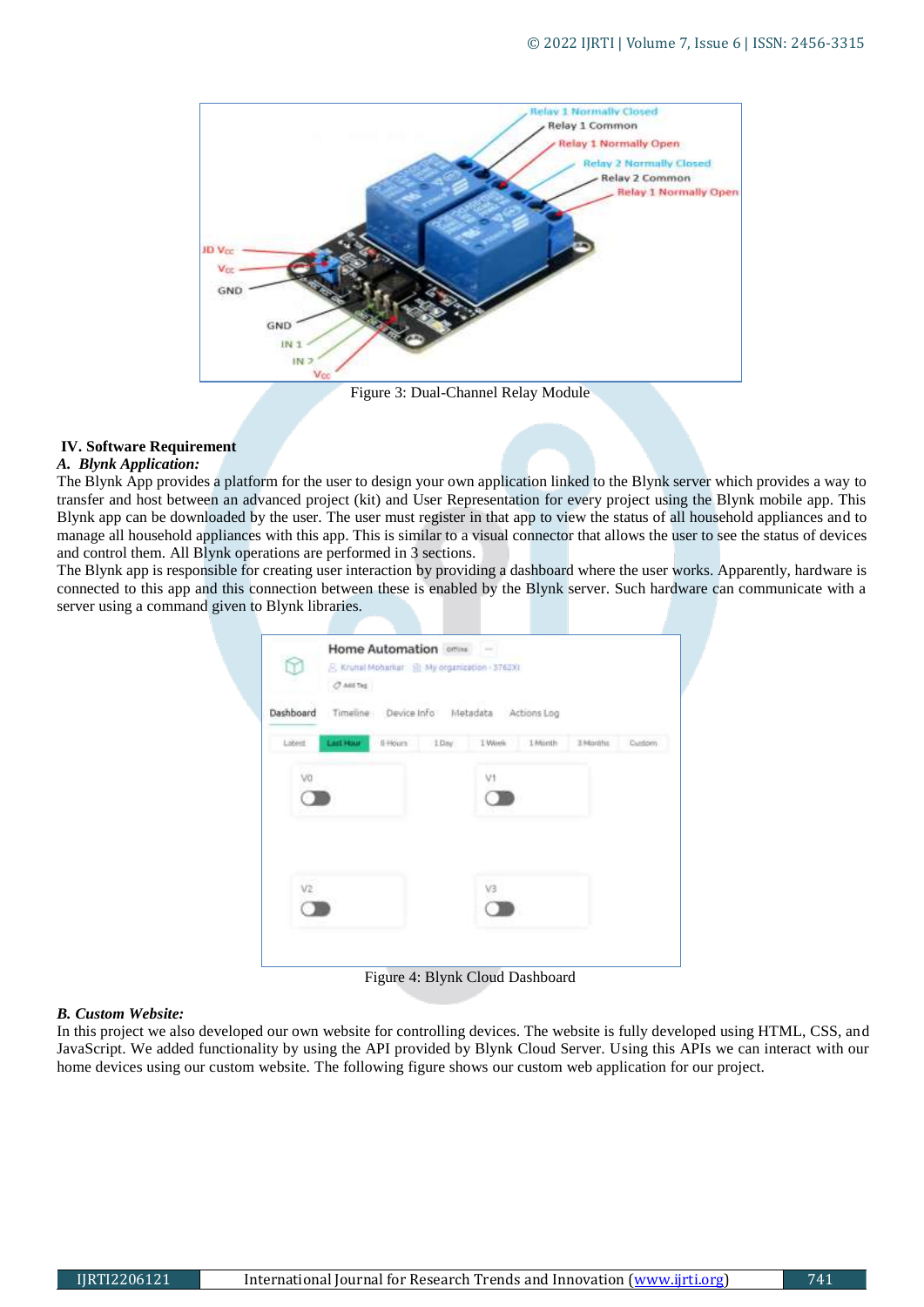|                                | <b>Home Automation Using IOT</b><br><b>About Project</b>                                                                                     |
|--------------------------------|----------------------------------------------------------------------------------------------------------------------------------------------|
| <b>RED BULB</b><br>OFF         | SOCKET <sub>1</sub><br>OFF                                                                                                                   |
| <b>BLUE BULB</b><br>OFF<br>התא | SOCKET 2<br>OFF                                                                                                                              |
|                                | <b>G.All Garin Downwei</b><br>1. Kousei A liacharba<br>2. Anklis A. Theats<br>IL PERMITASINAN<br>4 Photo Kilmow<br>Figure 5: Web Application |

# **V. Implementation**

# **A) Block Diagram Description:**

This block diagram consists of various components like Node MCU, relay, power supply and smartphone having proper internet connectivity.



Figure 6: Block Diagram

# **B) Circuit explanation**

The circuit diagram consists of main microcontroller that is Node Mcu, 4 set of relay with four household appliances and proper 220 volts supply for load and 5v supply for NodeMCU and 4-Channel Relay Module required.

Whenever the signal passes towards the relay module it activates the load and supply the current and load starts working

# **C) Hardware implementation**

The complete components NodeMCU(esp8266), Arduino, 4-Channel Relay, and the other hardware required for this project is shown below.

For programming the node MCU we are using ARDUINO IDE. After proper connection and implementation The working model looks like: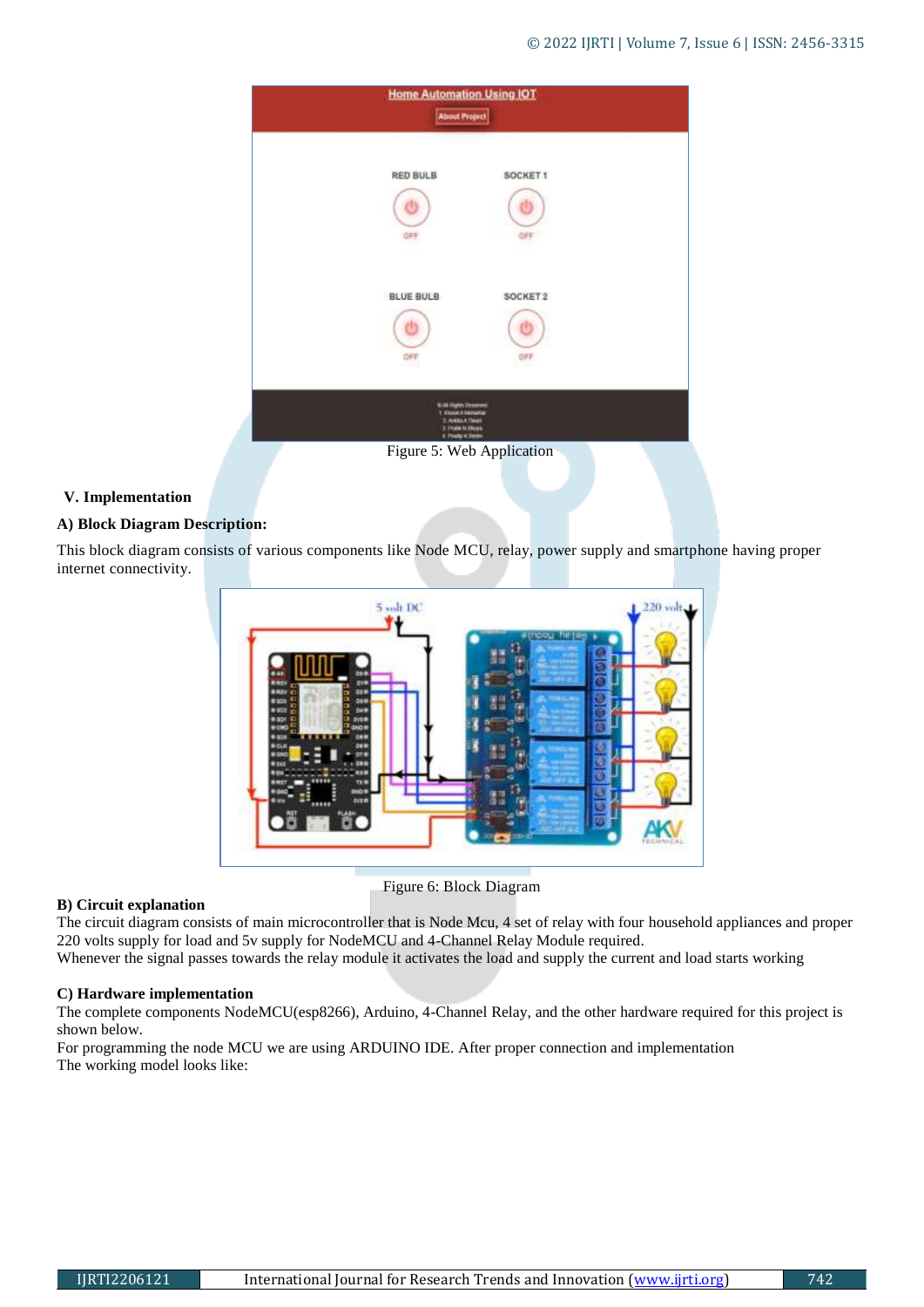

Figure 7: Hardware Implementation

## **VI. Working**

1) There is need to start an internet connection to reach your smart home. One can access his smart home through the Android Blynk app or custom web application.

2) After a successful connection, users will be able to access smart home appliances using the Interface of blynk app or custom web application.

3) Whenever we supply the current to our project model, node MCU try to connect to the wi-fi using SSID and password listed in code.

4) As soon as node MCU connected to the wi-fi, it access the internet and connected to the Blynk cloud server to a specific dashboard.

5) The dashboard or the device metadata is hardcoded in code so that it cannot be access by any unknown person or application.

6) The dashboard contains virtual pins. Using these virtual pins we can send 1/0 to on/off home devices connected to NodeMCU. 7) When we send 1/0 through virtual pins, it is receives by node MCU and according to instruction it communicate with relay and relay perform action of Switching the circuit on/off.

8) The system becomes platform independent due to the use of a web application. It can be operated from any location by just opening the IoT platform web application. The web application also serves as a platform for managing the devices and the data.



Figure 8: Working Model Block Diagram

# **VII. Result**

From this research we are able to find the way to use the appliances of home in an efficient ad smart way. Previously we are using outdated method to switch on/off the devices by mechanical switch which are not automatic but in case of automation we are using voice command mode using blynk app which are working perfectly. So we can say that it can save our electricity bill and time. Following figure shows the resulting working model of our project.